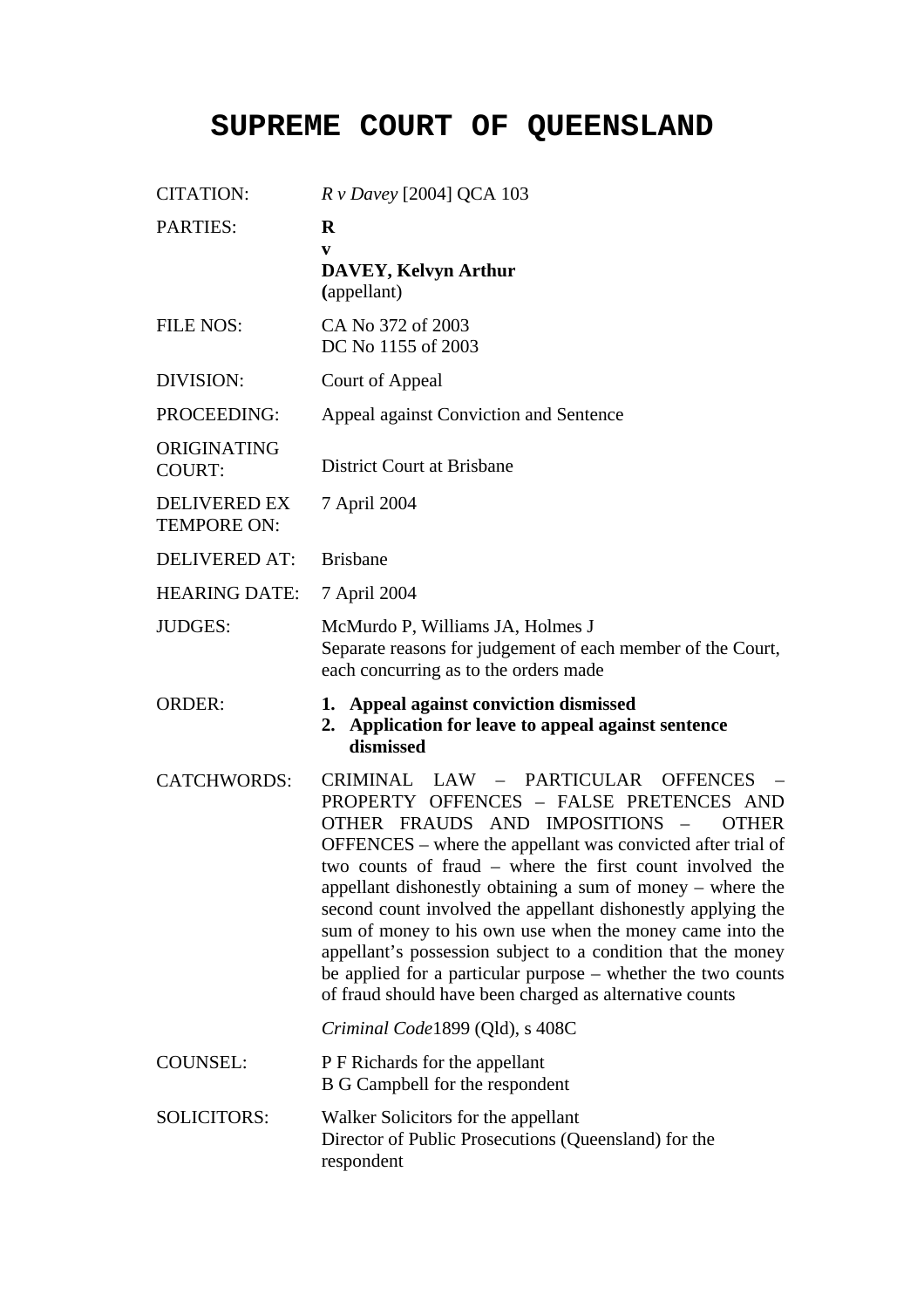HOLMES J: The appellant was convicted after a trial of two counts of fraud. The particulars of the first count were, in essence, that he had dishonestly obtained a sum of money, an amount of \$304,000 from Sanwa Australia Finance Limited, and the second that he had dishonestly applied those funds to his own use when they came into his possession, subject to a condition that they should be applied to the purchase of cold rooms.

A T Davey and Associates Pty Ltd, a company of which the appellant was sole director, made an application for finance to Sanwa. The application specified a number of items of equipment including two new cold rooms to be purchased and offered by way of security, a lease agreement over the equipment, and the appellant's guarantee.

On the approval of finance the applicant was required to provide invoices for the equipment to be purchased. In fact the invoices provided reflected the purchase of a donga from one company and two demountable cold rooms from a refrigeration business, Aussie Air Care, operated by another company of which the appellant was director with his wife, K & L Davey Pty Ltd.

Upon receipt of those invoices a lease agreement was drawn up which stated that Sanwa was the lessee, and included a condition that the equipment remained the property of Sanwa.

2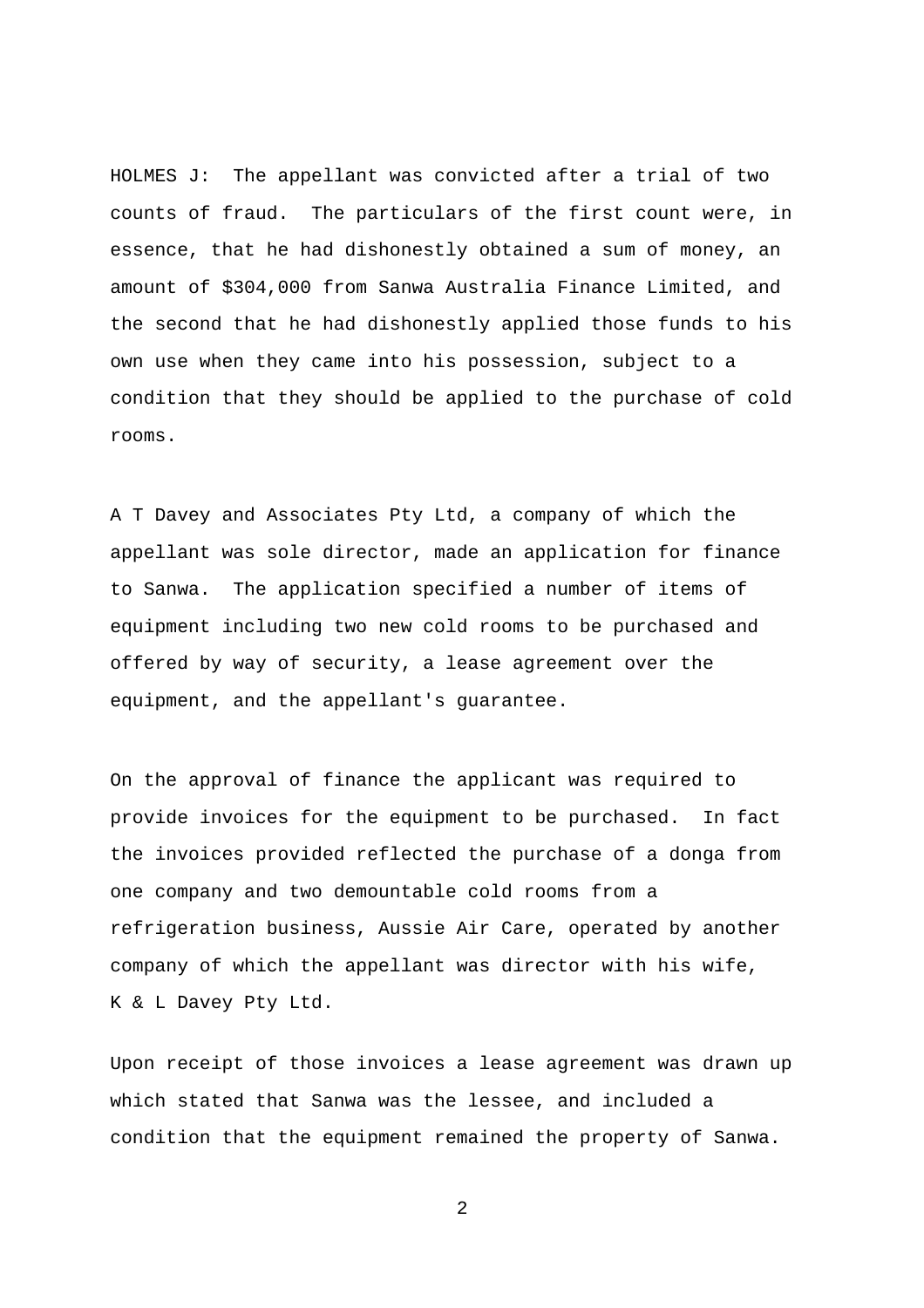Another document completed, a landlord's waiver agreement, permitted the financier to enter on the premises where the equipment was held for purposes such as repossession of the equipment. It specified premises at Ayr as being where the equipment was located. Both documents were signed by the appellant.

A cheque in the amount of \$304,000 to fund the purchase of the cold rooms was paid to the cheque account of Aussie Air Care, reducing an overdraft. An amount of \$100,000 was then transferred into an interest bearing account. No cold rooms as described in the documents in fact existed in the hands of the appellant or either of his companies; nor were any purchased with the funds advanced.

The argument for the appellant was that the two counts should really have been charged as alternative counts. If the moneys were obtained dishonestly because the cold rooms did not exist, they could not have come into the appellant's possession subject to a condition as to their use. The appellant argued that the jury should have been directed along those lines.

I do not think the argument follows. There is no reason that the funds could not be obtained on a false pretence, in effect, as to the basis for their advance as one act of criminal conduct, and as a further criminal act be applied for a purpose other than that for which they were advanced. The

3